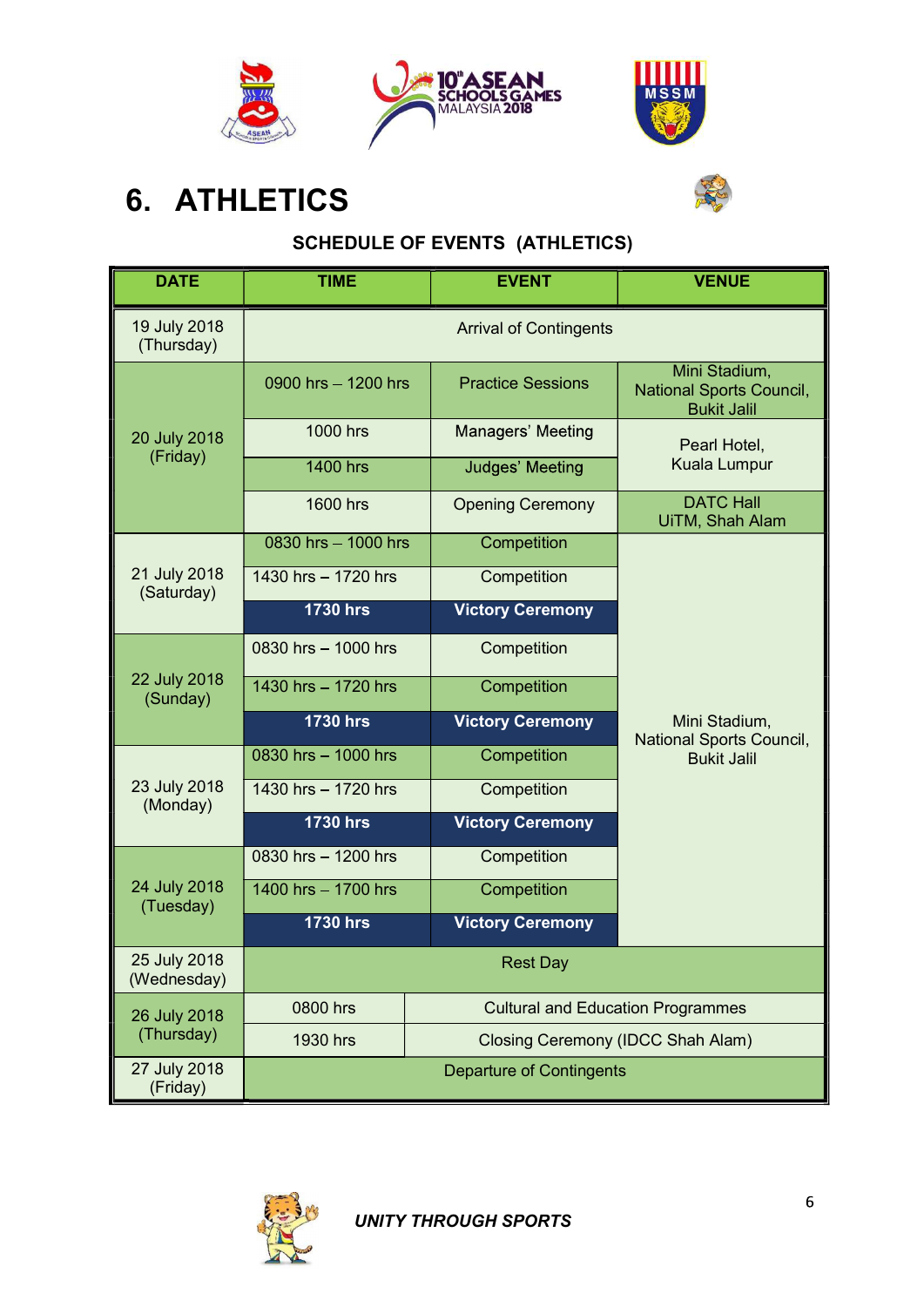





#### PARTICIPATING COUNTRIES (ATHLETICS)

| <b>BRUNEI</b><br>(BRU)      |
|-----------------------------|
| <b>CAMBODIA</b><br>(CAM)    |
| <b>INDONESIA</b><br>(INA)   |
| <b>LAOS</b><br>(LAO)        |
| <b>MALAYSIA</b><br>(MAS)    |
| <b>MYANMAR</b><br>(MYA)     |
| <b>PHILIPPINES</b><br>(PHI) |
| <b>SINGAPORE</b><br>(SGP)   |
| <b>THAILAND</b><br>(THA)    |
| <b>VIETNAM</b><br>(VIE)     |

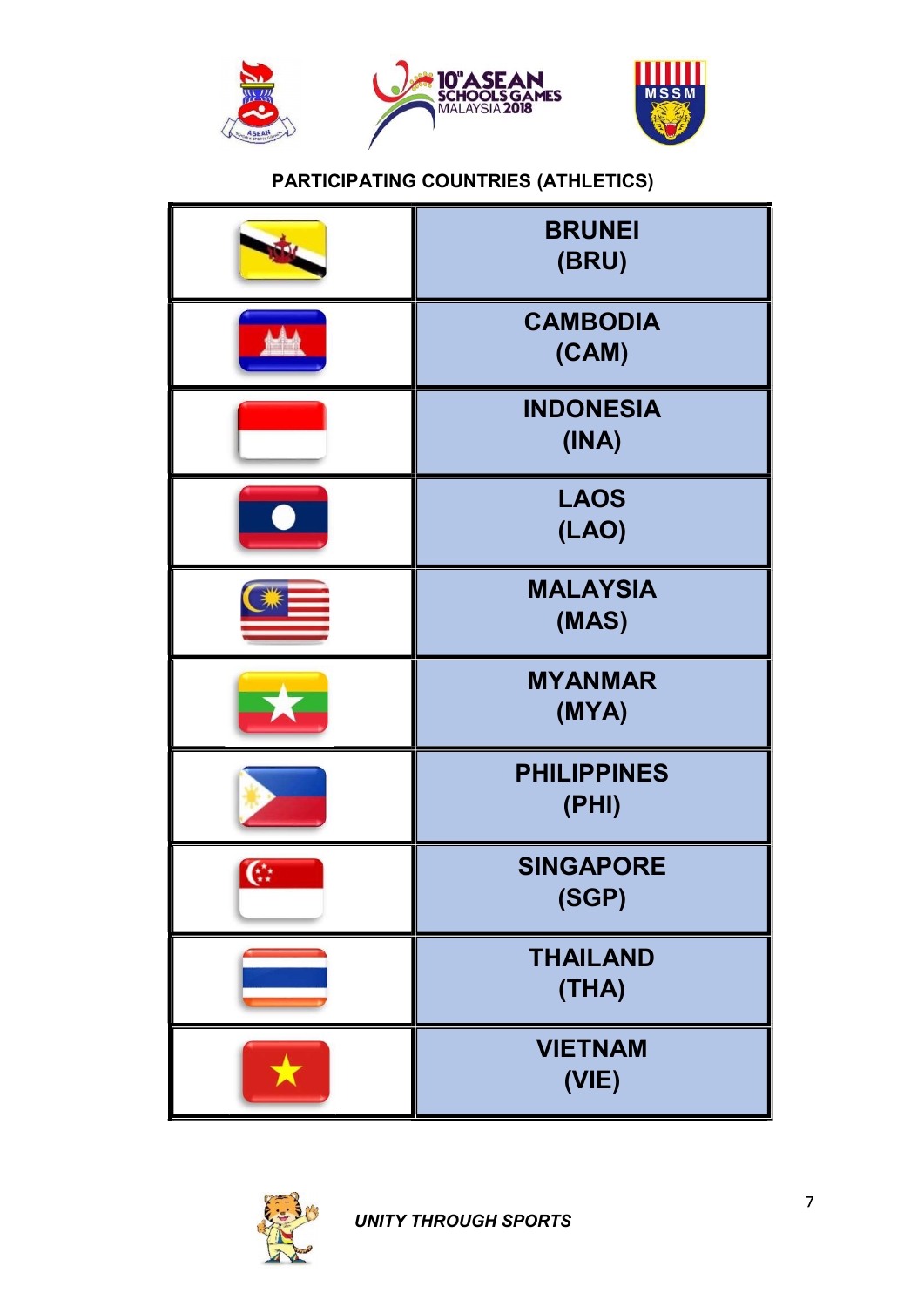





### PRACTICE SCHEDULE (ATHLETICS)

| DATE /DAY                       | <b>TIME</b>        | <b>COUNTRY</b>     | <b>VENUE</b>                                                    |  |
|---------------------------------|--------------------|--------------------|-----------------------------------------------------------------|--|
|                                 |                    | Indonesia          |                                                                 |  |
| <b>20 July 2018</b><br>(Friday) | 0800 hrs -1000 hrs | <b>Malaysia</b>    | Mini Stadium,<br>National Sports Council,<br>Bukit Jalil        |  |
|                                 |                    | <b>Singapore</b>   |                                                                 |  |
|                                 |                    | <b>Brunei</b>      |                                                                 |  |
|                                 |                    | <b>Thailand</b>    |                                                                 |  |
|                                 | 1000 hrs -1200 hrs | <b>Cambodia</b>    |                                                                 |  |
|                                 |                    | <b>Vietnam</b>     | Mini Stadium,<br>National Sports Council,<br><b>Bukit Jalil</b> |  |
|                                 |                    | Laos               |                                                                 |  |
|                                 |                    | <b>Myanmar</b>     |                                                                 |  |
|                                 |                    | <b>Philipinnes</b> |                                                                 |  |

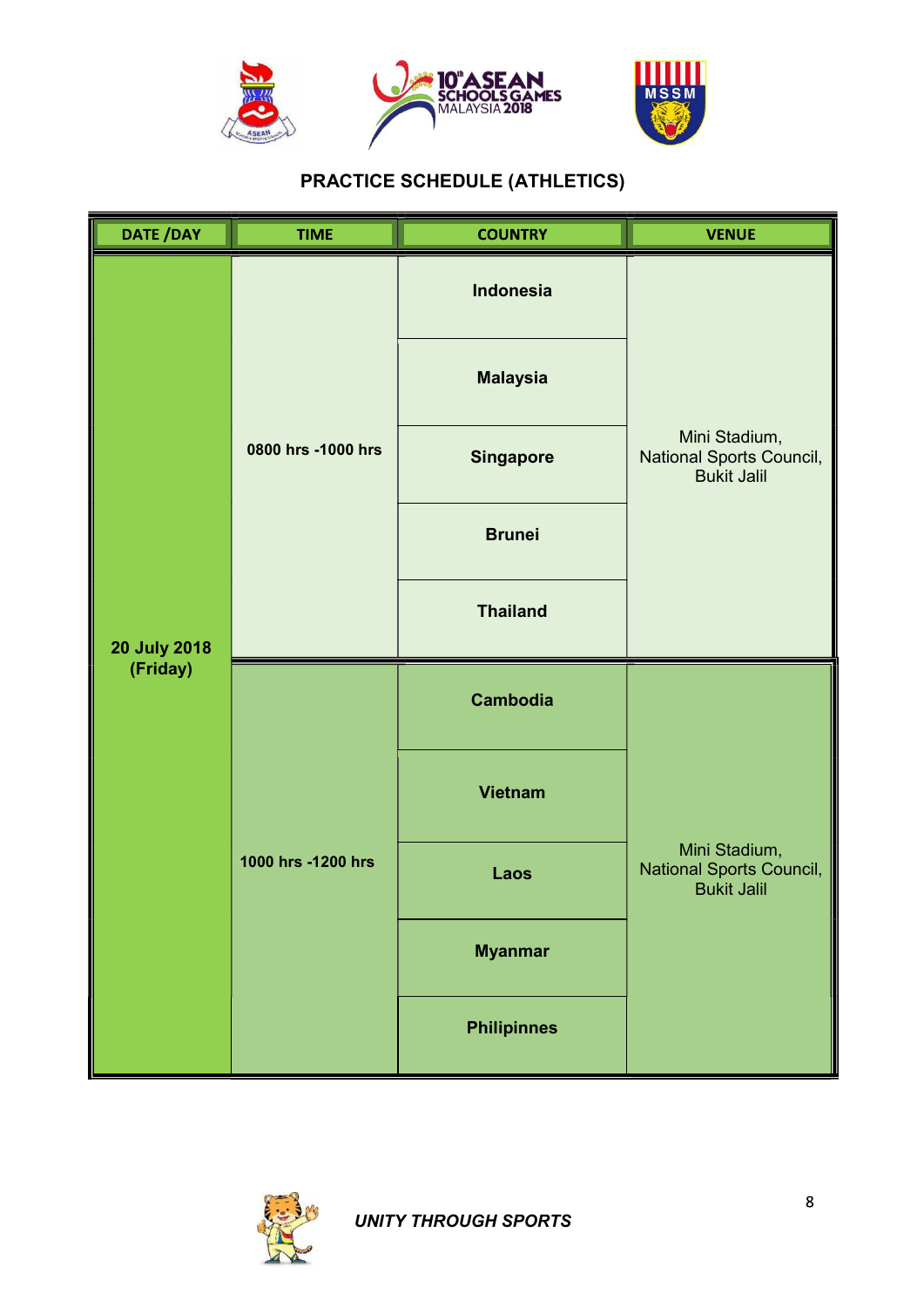





### COMPETITION SCHEDULE (ATHLETICS)

| <b>DATE</b>      | <b>EVENT NO.</b> | <b>TIME</b>            | <b>EVENT</b>                             | <b>CATEGORY</b>                                          | <b>ROUND</b>   |  |
|------------------|------------------|------------------------|------------------------------------------|----------------------------------------------------------|----------------|--|
|                  |                  | <b>MORNING SESSION</b> |                                          |                                                          |                |  |
|                  | 101              | 0800 hrs               | 3000m                                    | Girls                                                    | Final          |  |
|                  | 102              | 0800 hrs               | Long Jump                                | <b>Boys</b>                                              | Final          |  |
|                  | 103              | 0800 hrs               | <b>Discus Throw</b>                      | <b>Girls</b>                                             | Final          |  |
|                  | 104              | 0840 hrs               | 800m                                     | <b>Boys</b>                                              | Semi Final (2) |  |
|                  | 105              | 0910 hrs               | 100m                                     | <b>Girls</b>                                             | Semi Final (2) |  |
|                  | 106              | 0930 hrs               | 100m                                     | <b>Boys</b>                                              | Semi Final (2) |  |
|                  | 0950 hrs         |                        | Victory Ceremony For Event 101,102 & 103 |                                                          |                |  |
|                  | 107              | 1010 hrs               | 400m Hurdles                             | <b>Boys</b>                                              | Semi Final (2) |  |
| DAY <sub>1</sub> | 108              | 1030 hrs               | 400m Hurdles                             | Girls                                                    | Semi Final (2) |  |
|                  |                  |                        | <b>AFTERNOON SESSION</b>                 |                                                          |                |  |
| 21 July<br>2018  | <b>EVENT NO.</b> | <b>TIME</b>            | <b>EVENT</b>                             | <b>CATEGORY</b>                                          | <b>ROUND</b>   |  |
| (Saturday)       | 109              | 1500 hrs               | <b>Shot Put</b>                          | <b>Boys</b>                                              | Final          |  |
|                  | 110              | 1500 hrs               | <b>High Jump</b>                         | <b>Girls</b>                                             | Final          |  |
|                  | 111              | 1550 hrs               | 400m Hurdles                             | <b>Boys</b>                                              | Final          |  |
|                  | 112              | 1610 hrs               | 400m Hurdles                             | Girls                                                    | Final          |  |
|                  | 113              | 1640 hrs               | 100m                                     | Girls                                                    | Final          |  |
|                  | 114              | 1655 hrs               | 100m                                     | <b>Boys</b>                                              | Final          |  |
|                  | <b>1710 hrs</b>  |                        |                                          | <b>Victory Ceremony For Event</b><br>109, 110, 111 & 112 |                |  |
|                  | 115              | 1730 hrs               | 800m                                     | <b>Boys</b>                                              | Final          |  |
|                  | <b>1740 hrs</b>  |                        |                                          | Victory Ceremony For Event 113 & 114                     |                |  |
|                  | 116              | 1800 hrs               | 3000m                                    | <b>Boys</b>                                              | Final          |  |

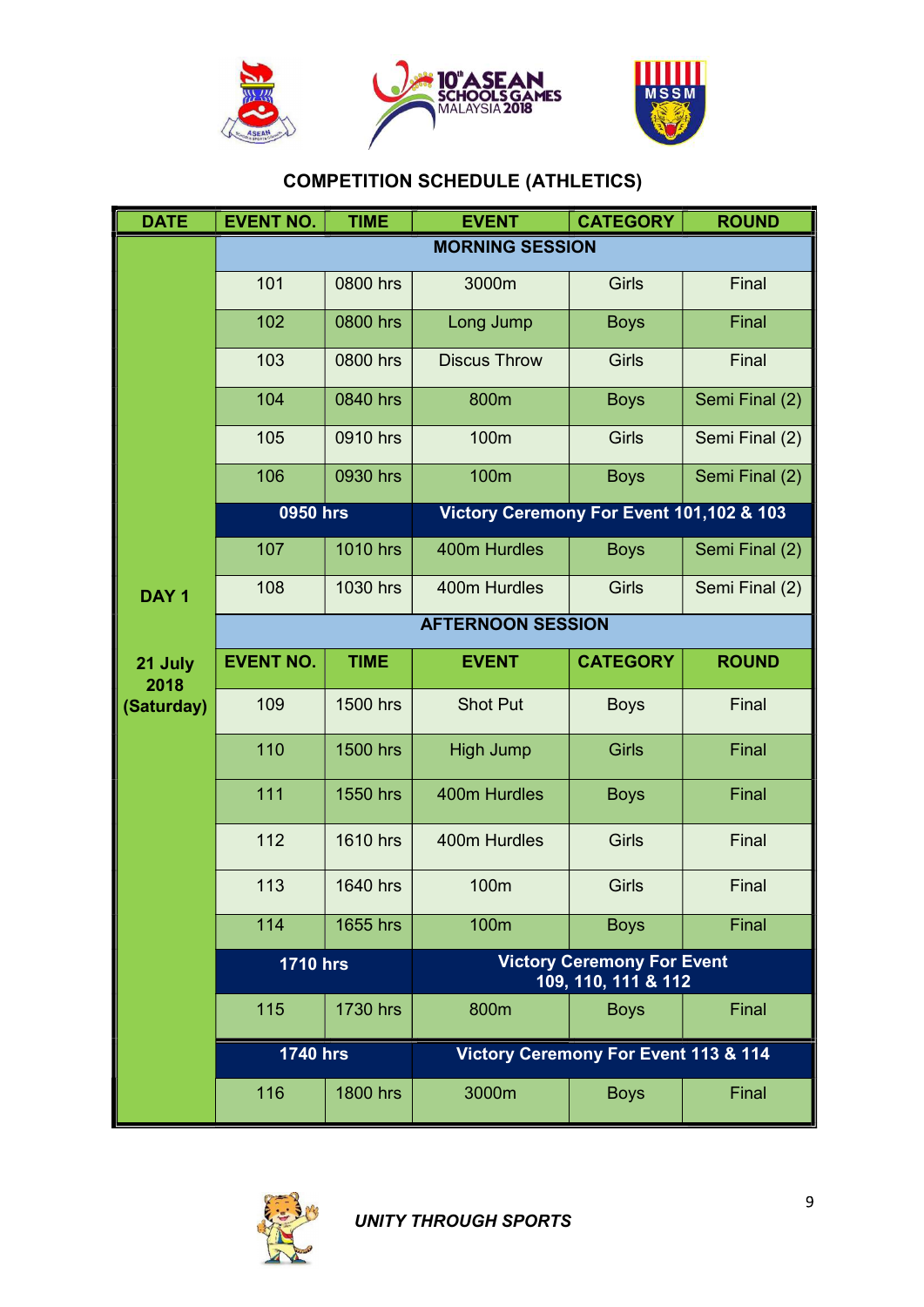





### COMPETITION SCHEDULE (ATHLETICS)

| <b>DATE</b>      | <b>EVENT NO.</b>         | <b>TIME</b>     | <b>EVENT</b>                              | <b>CATEGORY</b>                                 | <b>ROUND</b>   |
|------------------|--------------------------|-----------------|-------------------------------------------|-------------------------------------------------|----------------|
|                  |                          |                 | <b>MORNING SESSION</b>                    |                                                 |                |
|                  | 201                      | 0800 hrs        | 5000m Walk                                | <b>Boys</b>                                     | Final          |
|                  | 202                      | 0800 hrs        | <b>Discuss Throw</b>                      | <b>Boys</b>                                     | Final          |
|                  | 203                      | 0800 hrs        | Long Jump                                 | <b>Girls</b>                                    | Final          |
|                  | 0845 hrs                 |                 | Victory Ceremony For Event 115 & 116      |                                                 |                |
|                  | 204                      | 0900 hrs        | 400m                                      | <b>Girls</b>                                    | Semi Final (2) |
|                  | 205                      | 0930 hrs        | 400m                                      | <b>Boys</b>                                     | Semi Final (2) |
| DAY <sub>2</sub> | 0950 hrs                 |                 | Victory Ceremony For Event 201, 202 & 203 |                                                 |                |
|                  | 206                      | 1010 hrs        | 110m Hurdles                              | <b>Boys</b>                                     | Semi Final (2) |
| 22 July          | <b>AFTERNOON SESSION</b> |                 |                                           |                                                 |                |
| 2018             | <b>EVENT NO.</b>         | <b>TIME</b>     | <b>EVENT</b>                              | <b>CATEGORY</b>                                 | <b>ROUND</b>   |
| (Sunday)         | 207                      | 1500 hrs        | <b>Javelin Throw</b>                      | <b>Girls</b>                                    | Final          |
|                  | 208                      | 1500 hrs        | High Jump                                 | <b>Boys</b>                                     | Final          |
|                  | 209                      | <b>1600 hrs</b> | 110m Hurdles                              | <b>Boys</b>                                     | Final          |
|                  | 210                      | 1630 hrs        | 400m                                      | <b>Girls</b>                                    | Final          |
|                  | 211                      | 1640 hrs        | 400m                                      | <b>Boys</b>                                     | Final          |
|                  | <b>1650 hrs</b>          |                 |                                           | <b>Victory Ceremony For Event 207 &amp; 208</b> |                |
|                  | 212                      | 1700 hrs        | 1500m                                     | <b>Girls</b>                                    | Final          |
|                  | <b>1715 hrs</b>          |                 | Victory Ceremony For Event 209, 210 & 211 |                                                 |                |
|                  | 213                      | 1730 hrs        | 4 X 100m                                  | <b>Girls</b>                                    | Final          |
|                  | 214                      | 1745 hrs        | 4 X 100m                                  | <b>Boys</b>                                     | Final          |

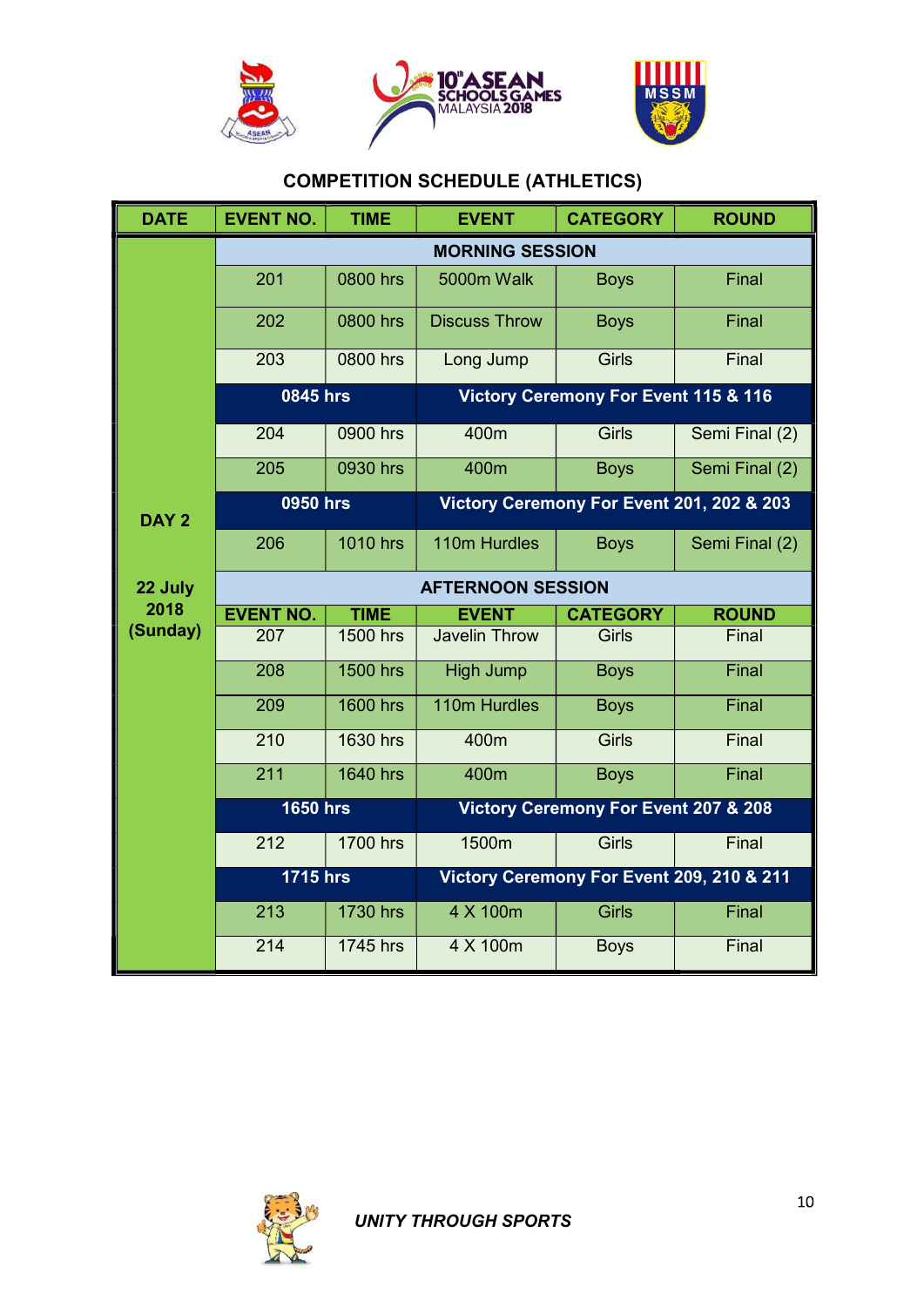

## COMPETITION SCHEDULE (ATHLETICS)

| <b>DATE</b>      | <b>EVENT NO.</b>       | <b>TIME</b>     | <b>EVENT</b>                         | <b>CATEGORY</b>                            | <b>ROUND</b>   |
|------------------|------------------------|-----------------|--------------------------------------|--------------------------------------------|----------------|
|                  | <b>MORNING SESSION</b> |                 |                                      |                                            |                |
|                  | 301                    | 0800 hrs        | <b>Hammer Throw</b>                  | <b>Boys</b>                                | Final          |
|                  | 302                    | 0800 hrs        | <b>Shot Putt</b>                     | <b>Girls</b>                               | Final          |
|                  | 0830 hrs               |                 |                                      | Victory Ceremony For Events 212, 213 & 214 |                |
|                  | 303                    | 0850 hrs        | 800m                                 | <b>Girls</b>                               | Semi Final (2) |
|                  | 304                    | 0920 hrs        | 200m                                 | <b>Girls</b>                               | Semi Final (2) |
|                  | 0930 hrs               |                 |                                      | Victory Ceremony For Events 301 & 302      |                |
| DAY <sub>3</sub> | 305                    | 0940 hrs        | 200m                                 | <b>Boys</b>                                | Semi Final (2) |
| 23 July 2018     |                        |                 | <b>AFTERNOON SESSION</b>             |                                            |                |
| (Mohday)         | <b>EVENT NO.</b>       | <b>TIME</b>     | <b>EVENT</b>                         | <b>CATEGORY</b>                            | <b>ROUND</b>   |
|                  | 306                    | 1500 hrs        | <b>Triple Jump</b>                   | <b>Boys</b>                                | Final          |
|                  | 307                    | 1500 hrs        | Pole Vault                           | <b>Girls</b>                               | Final          |
|                  | 308                    | 1610 hrs        | 200m                                 | <b>Girls</b>                               | Final          |
|                  | 309                    | <b>1620 hrs</b> | 200 <sub>m</sub>                     | <b>Boys</b>                                | Final          |
|                  | <b>1630 hrs</b>        |                 |                                      | Victory Ceremony For Event 306 & 307       |                |
|                  | 310                    | 1650 hrs        | 800m                                 | <b>Girls</b>                               | Final          |
|                  | <b>1700 hrs</b>        |                 | Victory Ceremony For Event 308 & 309 |                                            |                |
|                  | 311                    | <b>1800 hrs</b> | 1500m                                | <b>Boys</b>                                | Final          |